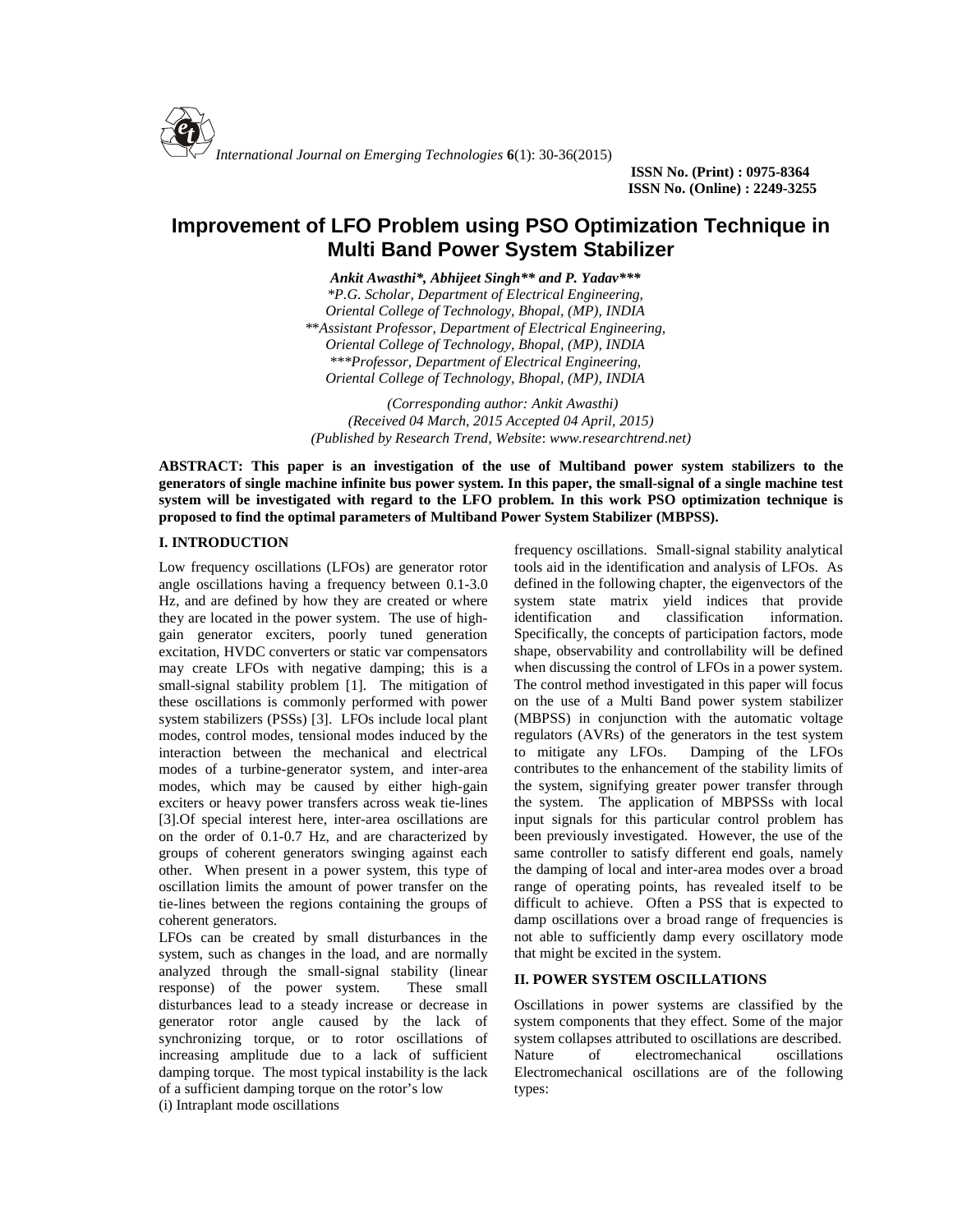- (ii) Local plant mode oscillations
- (iii) Interarea mode oscillations
- (iv) Control mode oscillations
- (v) Torsional modes between rotating plant

Intraplant mode oscillations Machines on the same power generation site oscillate against each other at 2.0 to 3.0 Hz depending on the unit ratings and the reactance connecting them. This oscillation is termed as intraplant because the oscillations manifest themselves within the generation plant complex. The rest of the system is unaffected.

# **STABILIZER:**

The need for effective damping of a wide range of electromechanical oscillations motivated the concept of the (MB-PSS). As its name reveals, the MB-PSS structure is based on multiple working bands.

**III. MULTI** –**BAND POWER SYSTEM** regulator so as to improve the damping of the electromechanical oscillations. Usually, a few of the The main idea of the MB-PSS is that three separate bands are used, respectively dedicated to the low, intermediate, and high frequency modes of oscillations. The low band is typically associated with the power system global mode, the intermediate band with the inter-area modes, and the high band with the local modes. Each of the three bands is made of a differential band-pass filter, gain, and limiter . The outputs of the three bands are summed and passed through a final limiter producing the stabilizer output *Vstab* . This signal then modulates the set point of the generator voltage regulator so as to improve the damping of the lead-lag blocks should be used in MB-PSS circuits. Figure 1shows MATLAB/Simulink Model of IEEE PSS4B model of the MB-PSS.



**Fig. 1.** MATLAB/Simulink Model of IEEE PSS4B model of the MB-PSS.

#### **IV. LITERATURE SURVEY**

A Comprehensive Literature review is carried out in the subject area. In this section, a serious attempt is made to present a comprehensive analysis of various methods of PSS & Optimization techniques for designing PSSs, which were recently proposed by various researchers. This also includes important mathematical optimization techniques used in power system optimization problems. Supplementary excitation control of the low frequency oscillations is well known as a power system stabilizer (PSS). It was developed to aid in damping the electromechanical oscillations via modulation of the generator excitation. Although modern control methods have been used by several researchers to minimize the prescribed objective function, but power system utilities still prefer the conventional lead-lag power system

stabilizer structure. In this section, a serious attempt is made to present a comprehensive analysis of various methods of PSS & Optimization techniques for designing PSSs, which were recently proposed by various researchers. To understand the effects of CPSSs with different parameters on the overall dynamic performance of the power system, an extensive investigation was done in [1]. The general concepts associated with applying power system stabilizers utilizing shaft speed, ac bus frequency and electrical power inputs were developed. This lays the foundation for discussion of the tuning concepts and practical aspects of stabilizer application in Parts II and III. Two main techniques used for the parameter tuning of the PSS in the power system are sequential tuning and simultaneous tuning.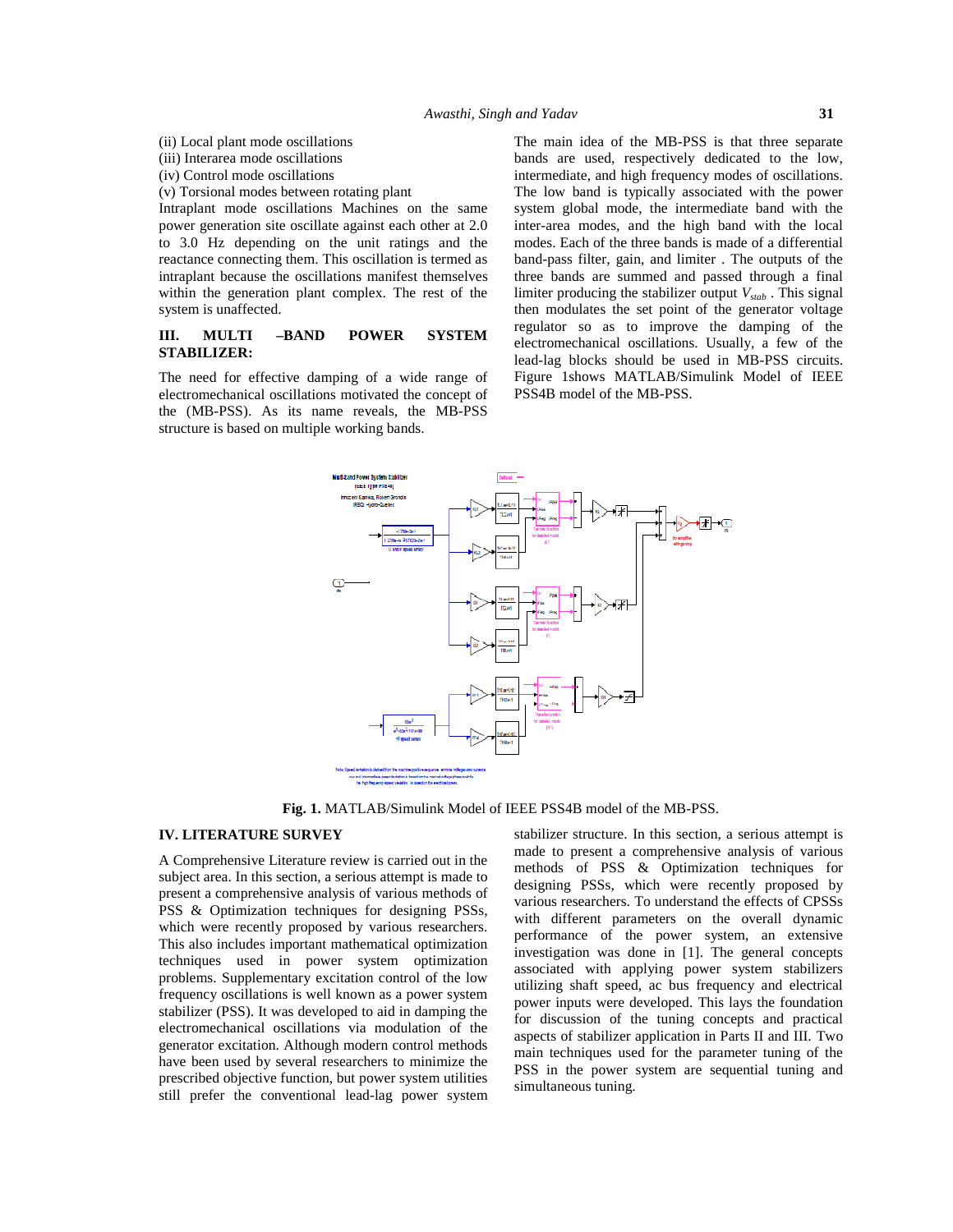To achieve a set of optimal PSS parameters under different operating conditions, the tuning and testing of PSS parameters must be repeated under different operating conditions of the system. This type of optimization problem is very difficult to solve by applying traditional differentiable optimization algorithms. Sequential quadratic programming (SQP) techniques are fast deterministic optimization techniques [3], but they are very sensitive to the choice of initial point. To overcome the above- mentioned problems, many random search methods such as Tabu Search (TS) , Simulated Annealing (SA) , Ant Colony Optimization (ACO) and Harmony Search (HS) ,Evolutionary Programming (EP) , Bacteria Foraging Optimization (BFO) , Genetic Algorithm (GA) , and Particle Swarm Optimization (PSO) have been used.

Several linear methods were proposed to design the power system stabilizers which are:

(i) Pole-Placement ,Pole-Shifting

(ii) Linear Quadratic Regulator Formulation ,Linear Matrix Inequalities,

(iii) Linear Optimal Control,

(iv) Quantitive Feedback Theory,

(v) Eigenvalue Sensitivity Analysis,

(vi) Sliding Mode Control,

(vii) Conventional P-Vr Method,

(viii) Reduced Order Model,

 $(x)$  H<sub>2</sub> Controls,

Genetic Algorithm (GA) is a search heuristic that mimics the process of natural evolution. This heuristic is routinely used to generate useful solutions to optimization and search problems. GAs belong to the larger class of evolutionary algorithms (EA), which generate solutions to optimization problems using techniques inspired by natural evolution, such as inheritance, mutation, selection, and crossover.The GA has been applied by many authors for tuning PSS parameters. Simulation results show activity of GA in tuning PSS parameters with a fixed location .

However, these PSSs cannot guarantee good damping performance when the location of the stabilizer is changed. Therefore, in a simple method is applied to find the optimal locations and the best PSSs parameters simultaneously in multi-machine power systems using GA. Nonlinear simulation and Eigen values analysis demonstrate the effectiveness of the technique in damping of oscillations under different scenarios. Also, a method to simultaneously tune PSSs in a multi machine power system was presented using hierarchical GA and parallel micro GA based on a multi-objective function . Abdel-Magid and Dawoud investigated the tuning of PSS using GA. A digital simulation of a linearized model of a single-machine infinite bus power system at some operating point was used in conjunction with the GA optimization process . Optimal multiobjective design of robust multi-machine PSSs using GA was presented by Abido and Abdel-Magid [27-28].

## **V. PARTICLE SWARM OPTIMIZATION**

Particle swarm optimization is a stochastic optimization, evolutionary and simulating algorithm derived from human behaviour and animal behaviour as well. Special property of particle swarm optimization is that it can be operated in continuous real number space directly, does not use gradient of an objective function similar to other algorithms. Particle swarm optimization has few parameters to adjust, is easy to implement and has special characteristic of memory.

Particle Swarm Optimization (PSO) is an evolutionary computation technique, developed for optimization of continuous non linear, constrained and unconstrained, non differentiable multimodal functions [32].

PSO is inspired firstly by general artificial life, the same as bird flocking, fish schooling and social interaction behaviour of human and secondly by random search methods of evolutionary algorithm [32]. Animals, especially birds, fishes etc. always travel in a group without colliding, each member follows its group, adjust its position and velocity using the group information, because it reduces individual's effort for search of food, shelter etc. as the parameters to adjust, is easy to implement and assume a term parameters to adjust, is easy to implement and unconstrained (PSO) is an evolutionary or any computation recharged for optimization of continuous non-lin

# **VI. ADVANTAGES OF EVOLUTIONARY METHODS**

•Simple constraint handling

•Capable of producing solutions for problems where classical mathematical methods fail

•Do not depend on initial guess •Parallel search through a population rather than from a single point

Evolutionary techniques have some very attractive features due to which they are gaining over traditional methods of optimization, particularly for real world problems. These techniques can be integrated to create hybrid evo. Techniques which are likely to perform better.

# **VII. OBJECTIVE OF PROPOSED WORK FOR SMALL POWER SYSTEM**

-To propose an approach for design intelligent MB PSS -To analyze the dynamic performance of single machine with the MB PSS, this is optimized by PSO.

# **VIII. OBJECTIVE FUNCTION**

In this study, an Integral of absolute Error (IAE) of the speed deviation as the objective functions for SMIB system, which can be expressed as follows:

$$
J = \int_{0}^{t_s} \left| \Delta \omega \right| dt
$$
  

$$
J = \sum_{t=0}^{t_s} \left| \Delta \omega \right| \qquad \qquad \dots (1)
$$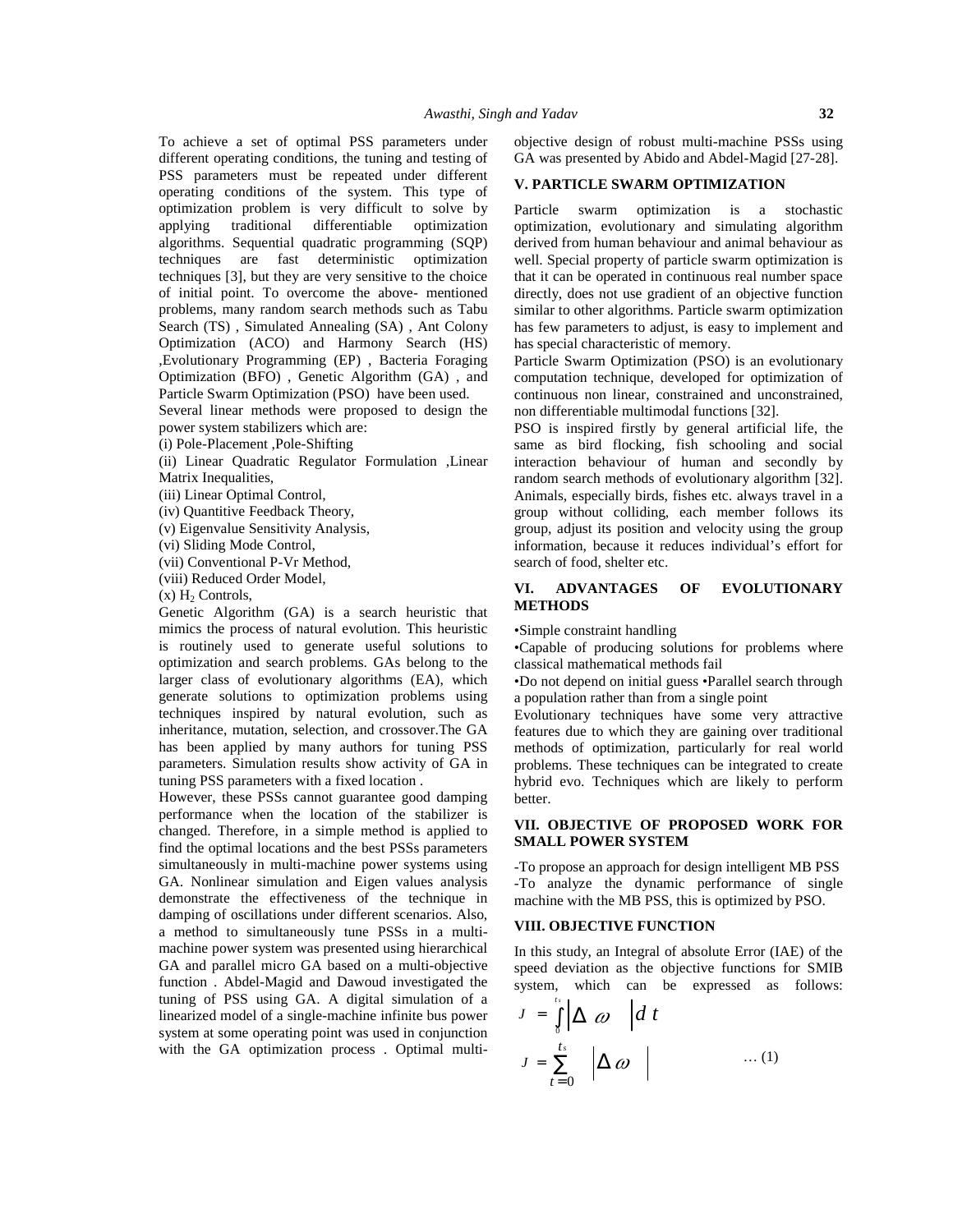## **IX. SINGLE MACHINE INFINITE BUS SYSTEM**

For this study we have obtained Heffron Phillips model by linearizing the system equations around an operating condition and implementation is done by Simulink. We have taken IEEE type ST1 model MBPSS of static excitation system & also that of conventional PSS.

The time-domain simulation of the nonlinear system model was performed for the simulation period. It is aimed to minimize this objective function in order to improve the system response in terms of the settling time and overshoots. There is Small step increase in reference Mechanical

Power ( $\Delta T_{ref} = 0.05$ p.u.) is the operating case we analyzed.

PSO based MBPSS tuned are able to damp the oscillations reasonably well and stabilize the system at faulty conditions. System is more stable in this case, following any disturbance. PSO based improve its dynamic stability considerably. The proposed PSO based MBPSS is effectual and achieves good system damping characteristics. These simulation have been carried out using MATLAB and SIMULINK in MATLAB 7.10.a on a core 2 duo, 2 GHz, 2.99 GB RAM.

CASE-Small step increase in reference Mechanical Power ( $\Delta T_{ref} = 0.05$ p.u.)



**Fig. 2.** SMIB system connected to MB PSS.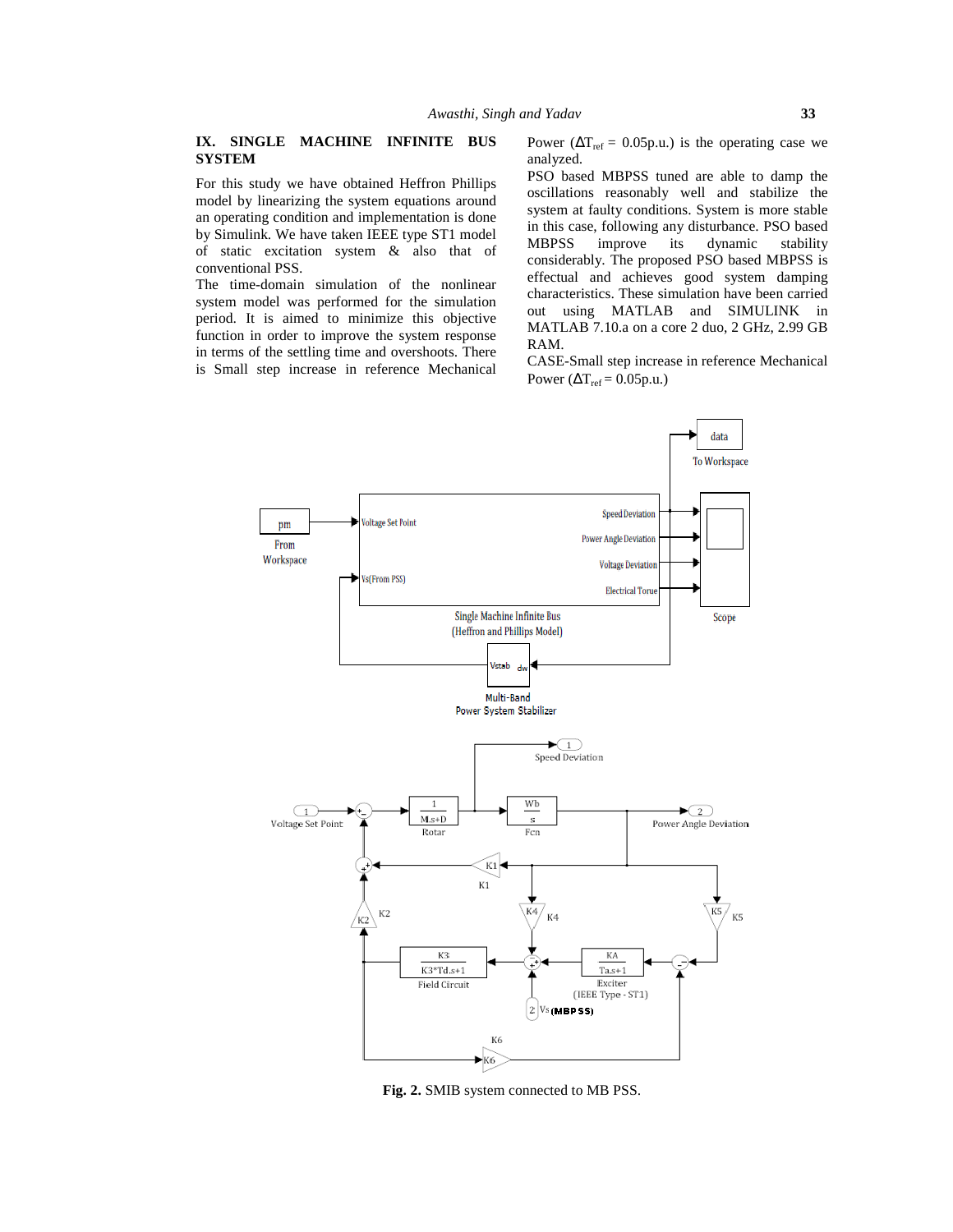

**Fig. 3.** Speed Deviation without PSS  $\&$  with PSO based MBPSS fault at  $t = 5$  sec.



**Fig. 4.** Power Angle without PSS  $\&$  with PSO based MBPSS fault at  $t = 5$  sec.



**Fig. 5.** Voltage Deviation without PSS  $\&$  with PSO based PSS fault at  $t = 5$  sec.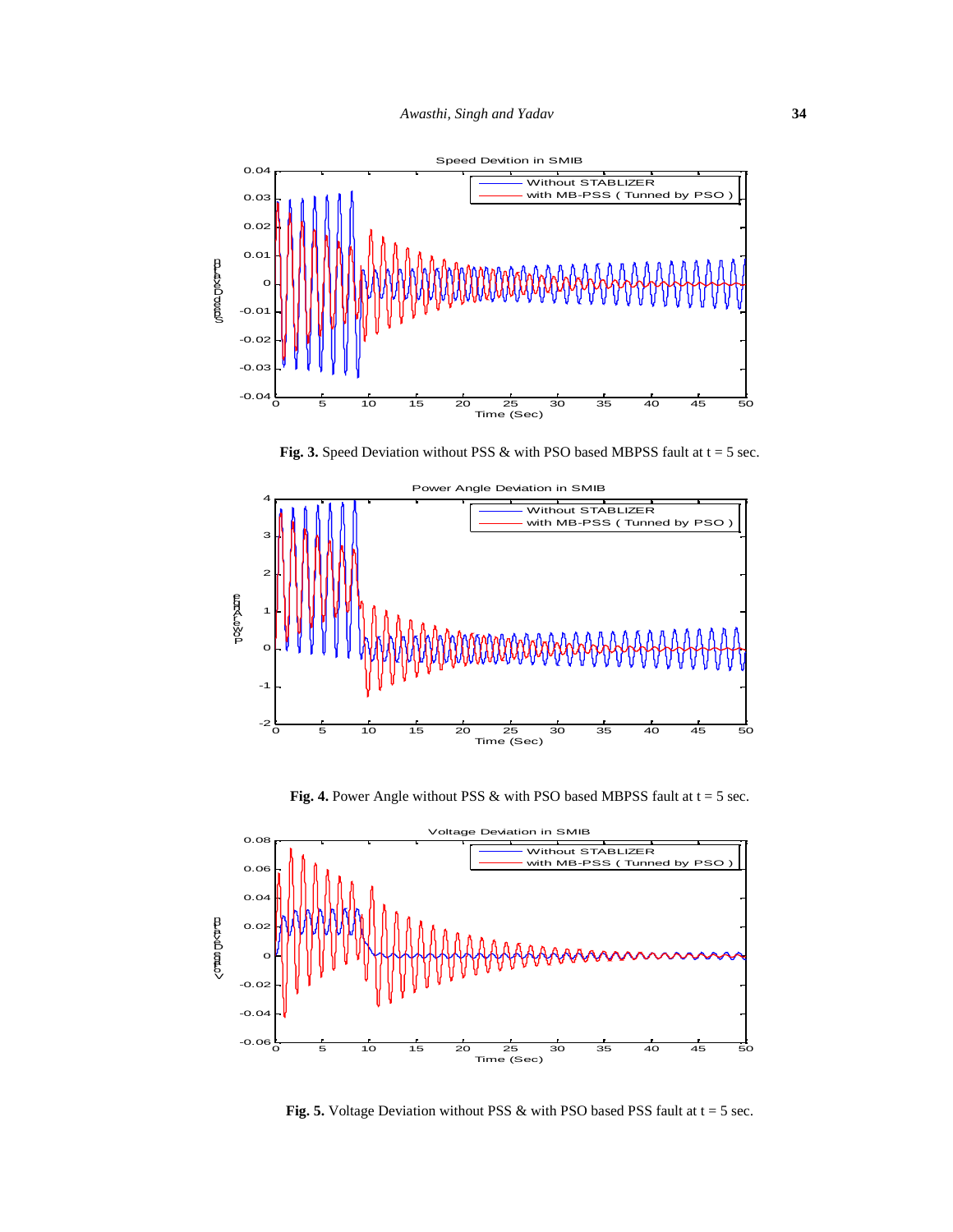

**Fig.** 6. Electrical torque without PSS  $\&$  with PSO based MBPSS, fault at  $t = 5$  sec.

#### **CONCLUSION**

The stability for a system of a signal machine connected to an infinite bus has been done in the work by considering different disturbances .The **147**, Issue: 6, 2000, pp 387 – 394. performance of the system with a PSO Power system stabilizer (PSOMBPSS) is analyzed using MATLAB and SIMULINK software. The investigations reveal that the PSOMBPSS has very good damping characteristics and thus its  $\frac{1}{2000}$ , pp: 735 – 740. performance is satisfactory.

#### **REFERENCE**

[1]. F.P. Demello and C. Concordia, "Concepts of Synchronous Machine Stability as Effected by Excitation Control", *IEEE Transactions on Power Apparatus and Systems*, Vol. **PAS-88**, No.4, April 1969.

[2]. E.V. Larsen, and D.A. Swann, "Applying  $\begin{bmatrix} 2 \end{bmatrix}$ . [11]. Power System Stabilizers, parts I, II & III," *IEEE Transactions on Power Apparatus and Systems.*, Vol. **PAS-100,** No. 6 June 1981, pp. 3025-3046.

[3]. P. Kundur, *Power System Stability and Control*, McGraw-Hill Press, 1994.

[4]. Amit Shrivastava, Manisha Dubey, Yogendra Kumar, "Design of Interactive Artificial Bee Colony Based Multiband Power System Stabilizers in Multi Machine Power System, *IEEE International conference CARE-2013* Jabalpur, 16- 18 Dec. 2013.

[5]. P. M. Anderson and A.A. Fouad, *Power System Control and Stability*, IEEE Press, 1994.

[6]. Abdel-Magid, Y.L.; Abido, M.A.; Al-Baiyat, S.; Mantawy, A.H. "Simultaneous stabilization of multimachine power systems via genetic algorithms " *IEEE Transactions on Power Systems*, Volume: **14**, Issue: 4 1999 , pp: 1428 – 1439.

[7]. Abido, M.A.; Abdel-Magid, Y.L. "Robust design of multimachine power system stabilisers using tabu search algorithm " *IEE Proceedings Generation, Transmission and Distribution*, Vol:

[8]. Abdel-Magid, Y.L.; Abido, M.A. and Mantaway, A.H. "Robust tuning of power system stabilizers in multimachine power systems " *IEEE Transactions on Power Systems,* Vol: **15**, Issue: 2,

[9]. M.A. Abido, "Simulated annealing based approach to PSS and FACTS based stabilizer tuning," Electrical power and energy systems, 2000, pp247-258.

[10]. M.A. Abido, "Robust design of multimachine PSSs using simulated annealing," *IEEE Transaction on Energy Conservation*. Vol. **15**, No. 3, September 2000, pp. 297-304.

[11]. M.A. Abido, "An efficient heuristic optimization technique for robust PSS design," **EPSR 58**, 2001, pp 53-62.

[12]. M.A. Abido, "Particle swarm optimization for multi-machine PSS design," IEEE, 2001, pp. 1346-1351.

[13]. Abido, M.A.; Abdel-Magid, Y.L. "Robust design of electrical power-based stabilizers using tabu search" Power Engineering Society Summer Meeting, 2001 Volume: **3**, 2001, pp: 1573 – 1578.

[14]. M.A. Abido, "Optimal design of PSSs using particle swarm optimization," *IEEE Transaction on Energy Conservation,* Vol. **17**, No. 3, September 2002, pp. 406-413.

[15]. M.A. Abido, & Y. L. Abdel-Magid, "Eigen value assignments in multimachine power systems using tabu search algorithm," *Computer and Electrical engineering*, **28**. 2002, 527-545.